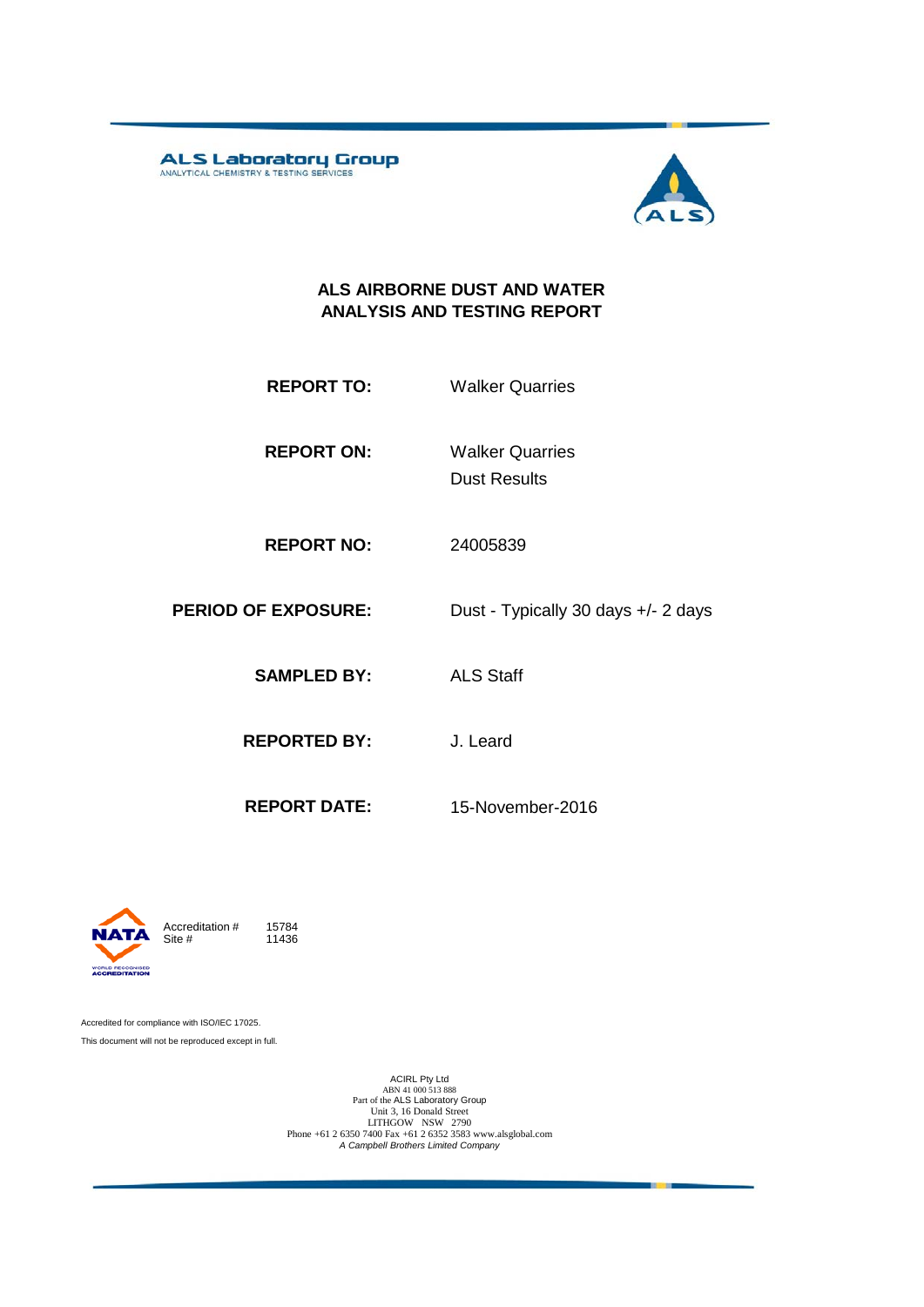# **ALS AIRBORNE DUST ANALYSIS AND TESTING REPORT**



# **WALKER QUARRY**

Month Nov-16<br>Date Replaced 7/10/2016 Date Replaced 7/10/2016<br>Date Collected 8/11/2016 Date Collected

### **DUST DEPOSITION RESULTS**

(g/m²/month)

| GAUGE NO.   | <b>INSOLUBLE SOLIDS</b> | *COMBUSTIBLE MATTER | **ASH |  |
|-------------|-------------------------|---------------------|-------|--|
| <b>DG#1</b> | 0.1                     | 0.2                 | < 0.1 |  |
| DG#2        | 0.3                     | 0.2                 | 0.1   |  |
| <b>DG#3</b> | 0.3                     | 0.3                 | < 0.1 |  |
| <b>DG#4</b> | 0.6                     | 0.4                 | 0.2   |  |

No. of days exposed: 32

\* Result Calculated \*\* Incombustible Matter Analysed in accordance with AS3580.10.1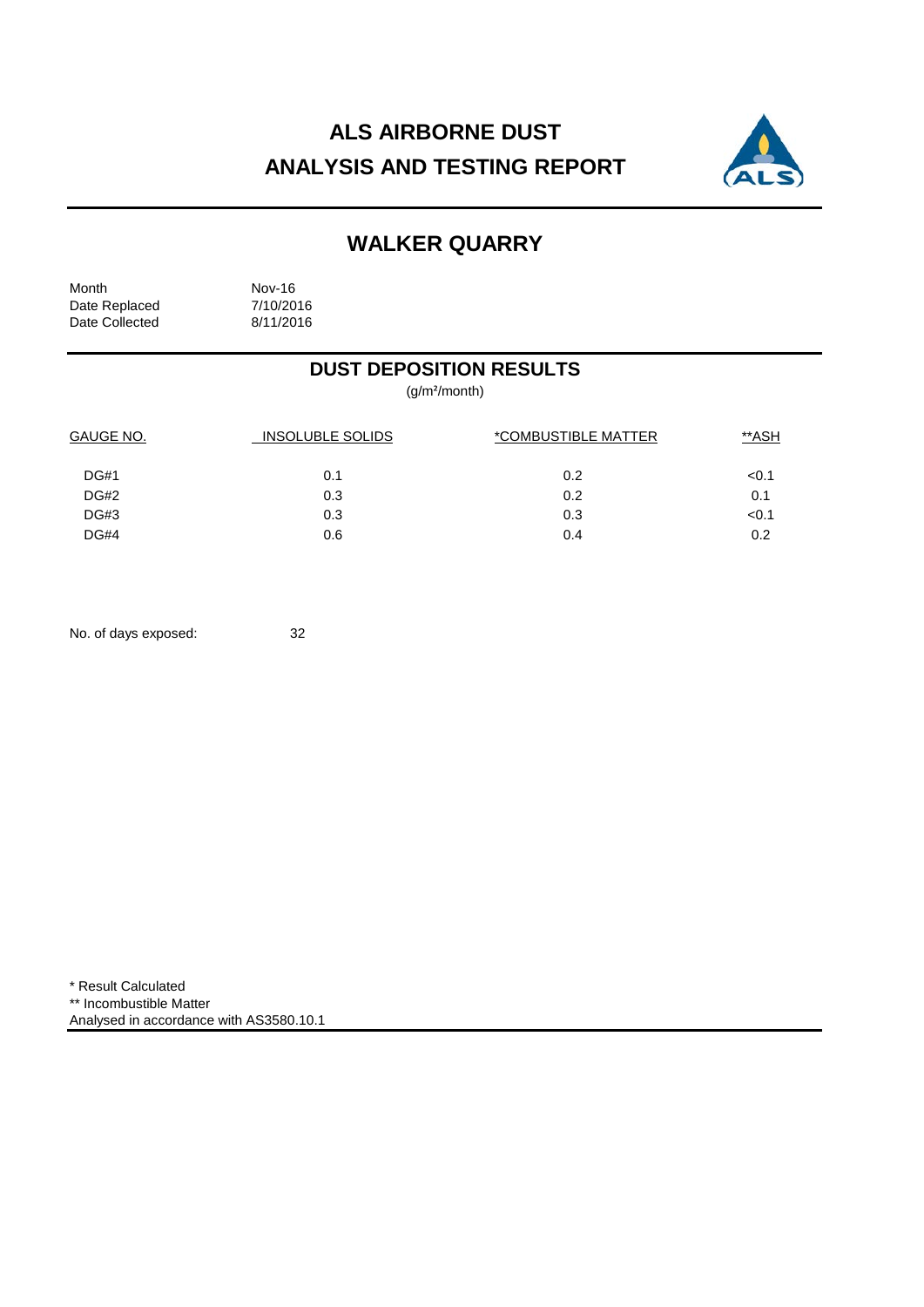# **ALS AIRBORNE DUST ANALYSIS AND TESTING REPORT**



## **WALKER QUARRY**

| Month          | Nov-16    |
|----------------|-----------|
| Date Replaced  | 7/10/2016 |
| Date Collected | 8/11/2016 |

#### **DUST GAUGE OBSERVATION**

| <b>GAUGE</b> | <b>ANALYSIS OBSERVATIONS</b>                                           |  |  |
|--------------|------------------------------------------------------------------------|--|--|
| <b>DG#1</b>  | Clear, insects, organic matter, fine brown dust & coarse black<br>dust |  |  |
| <b>DG#2</b>  | Clear, organic matter, fine grey dust & coarse brown/black<br>dust     |  |  |
| <b>DG#3</b>  | Clear, insects, fine grey dust & coarse brown/black dust               |  |  |
| <b>DG#4</b>  | Clear, insects, organic matter, fine brown dust & coarse<br>brown dust |  |  |